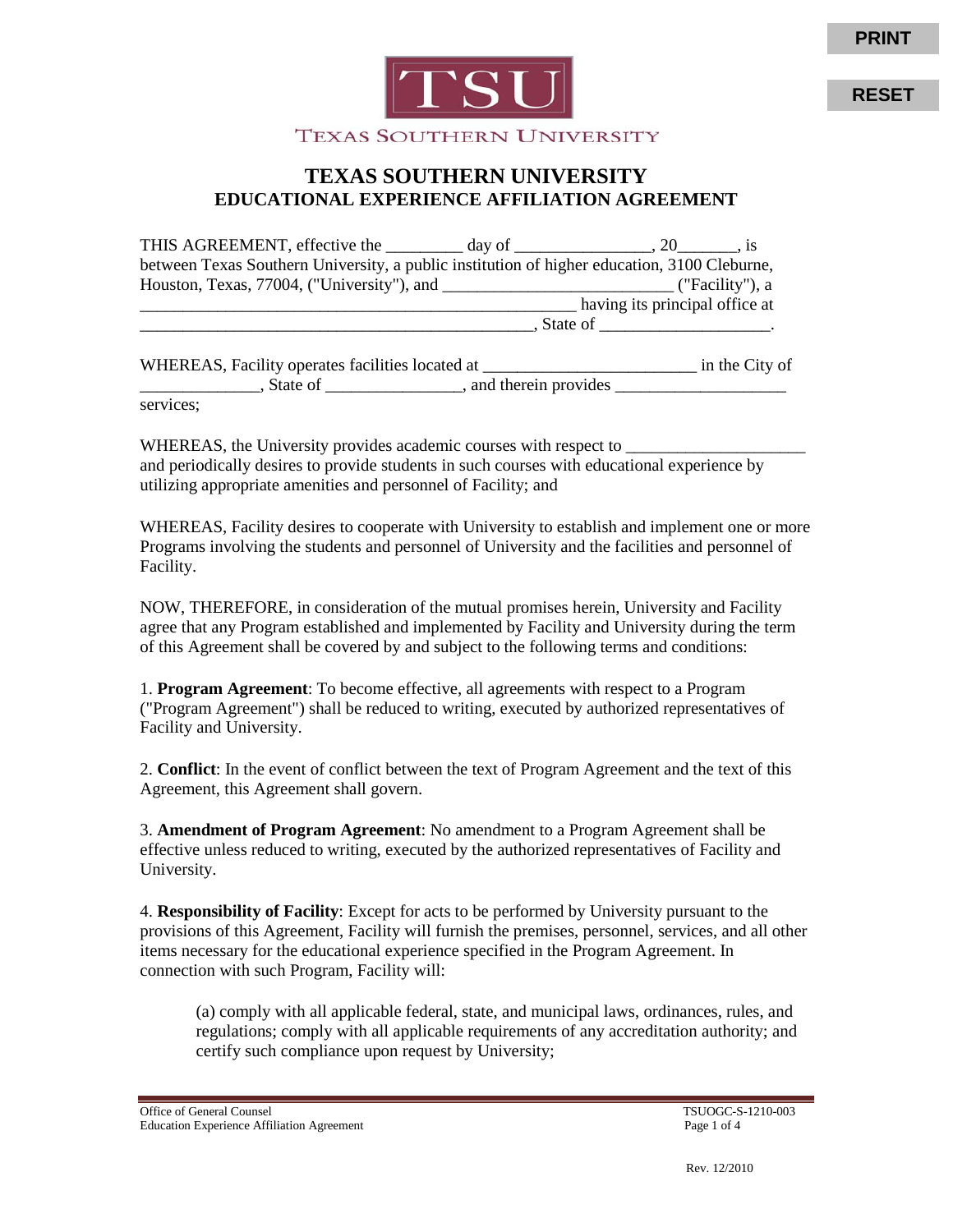

## **TEXAS SOUTHERN UNIVERSITY EDUCATIONAL EXPERIENCE AFFILIATION AGREEMENT**

(b) permit the authority responsible for accreditation of University's curriculum to inspect the facilities, services, and other items provided by Facility for purposes of the educational experience; and

 (c) appoint a person to serve for Facility as liaison ("Facility Liaison") by the following procedure:

1. Facility shall submit to University the name and professional and academic credentials of the person proposed as Facility Liaison in writing at least thirty (30) days prior to the date the appointment is to become effective;

2. University shall notify Facility of University's approval or disapproval of such person within ten (10) days after receipt of such notice;

3. No person shall act as Facility Liaison without the prior written approval of University;

4. In the event the Facility Liaison approved by University later becomes unacceptable and university so notifies Facility in writing, Facility will appoint another person in accordance with the procedure outlined in paragraph 4 (c).

#### 5. **Responsibilities of University** : University will:

(a) furnish Facility with the names of the students assigned by University to participate in the Program;

(b) assign only those students who have satisfactorily completed those portions of University curriculum that are prerequisite to Program participation; and

(c) designate a member of the University faculty ("University Representative") to coordinate the educational experience of students participating in the Program with the Facility Liaison. University shall give Facility written notice of the name of the University Representative.

6. **Notices** : All notices under this Agreement or a Program Agreement shall be in writing and delivered either by personal delivery or by United States certified mail, return receipt requested. Such notices shall be deemed given when received by such party's designated representative.

7. **Oral Representations**: No oral representations of any officer, agent, or employee of Facility, University, or System shall affect or modify any obligations of either party under this Agreement or any Program Agreement.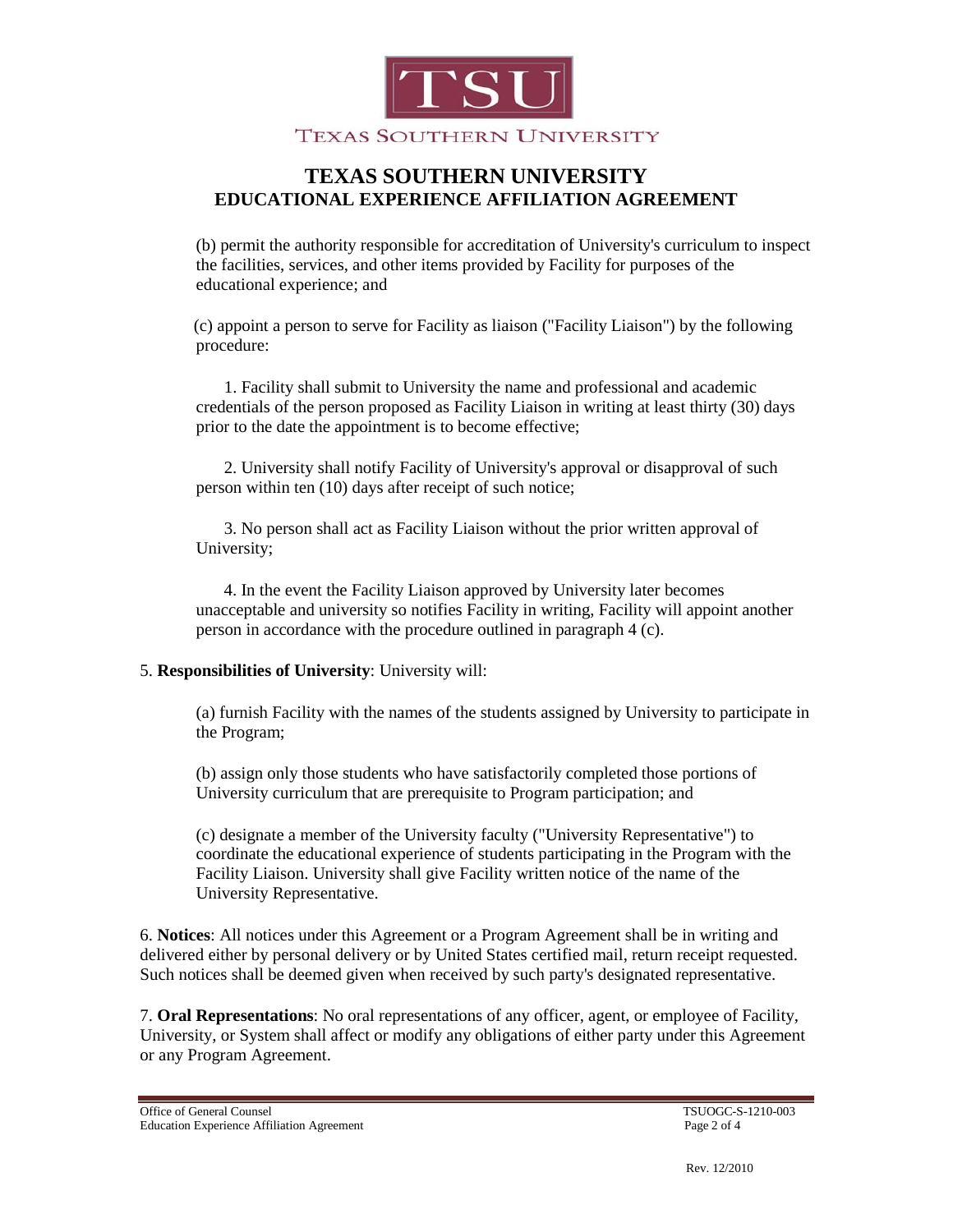

# **TEXAS SOUTHERN UNIVERSITY EDUCATIONAL EXPERIENCE AFFILIATION AGREEMENT**

8. **Amendment to Agreement** : No amendment to this Agreement shall be valid unless reduced to writing, signed by an authorized representative of each party.

9. **Assignment** : Neither this Agreement nor a Program Agreement may be assigned by either party without prior written approval of the other party.

10. **Performance** : A delay in or failure of performance of either party that is caused by occurrences beyond the control of either party shall not constitute default hereunder, or give rise to any claim for damages.

11. **Term and Effective Date** : This Agreement shall continue in effect for an initial period ending one (1) year after the date and year stated in the first paragraph ("Term"). After such initial Term, this Agreement shall continue from year to year unless one party shall give the other one hundred eighty (180) days prior written notice of intention to terminate. If such notice is given, this Agreement shall terminate: (a) at the end of such one hundred eighty (180) days; or (b) when all students enrolled in the Program at the time such notice is given have completed their respective courses of study under the Program, whichever event occurs last.

12. **Applicable Law**: The validity, interpretation, performance, and enforcement of this Agreement and any Program Agreement shall be governed by the laws of the State of Texas.

13. **FERPA** . For purposes of this Agreement, pursuant to the Family Educational Rights and Privacy Act of 1974 (FERPA), the University hereby designates the Facility as a school official with a legitimate educational interest in the educational records of the Students who participate in the Program to the extent that access to the records are required by the Facility to carry out the Program. Facility agrees to maintain the confidentiality of the educational records in accordance with the provisions of FERPA.

14. **HIPAA**. The parties agree that:

(a) the Facility is a covered entity for purposes of the Health Insurance Portability and Accountability Act (HIPAA) and subject to 45 CFR Parts 160 and 164 ("the HIPAA Privacy Regulation");

(b) to the extent that University students are participating in the Program [and University faculty members are providing supervision at the Facility as part of the Program], such students [and faculty members] shall:

 1. be considered part of the Facility's workforce for HIPAA compliance purposes in accordance with 45 CFR §164.103, but shall not be construed to be employees of the Facility;